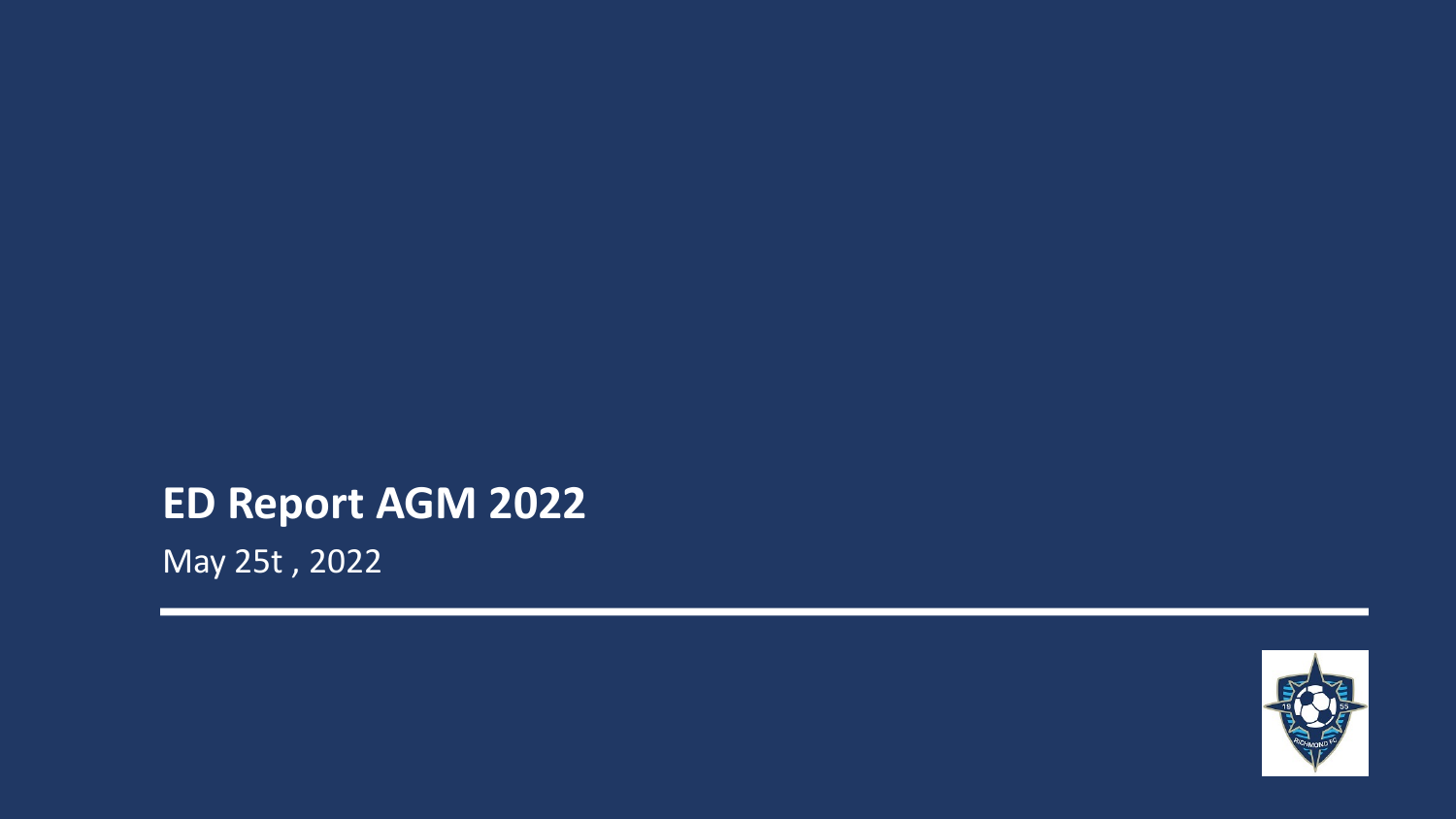#### 1. **Car-raffle Go-Auto.**

- 1863 Tickets sold
- \$37.200 Total Revenue
- Se financial report
- Omicron made this years raffle challenging
- **2. Community outreach programs. Foodbank, Coho free soccer, Hope and health Indigenous camps.**

Richmond Foodbank – RFC's members was donating 1400 pounds of food for the foodbank.

- A substantial 4 digit number in cash.
- Handed out more than 2500 weeks of food supplies to families in need, together with Richmond Foodbank from the Hugh Boyd parking lot.

Coho Academy, Targeting "Low income families "with Richmond Foodbank for free soccer and food.

- 70 kids registered for free soccer and food on Sundays.
- COHO was providing 150+ meals every Sunday during the winter.
- Free uniforms for all the kids.
- Free Spring Camps for COHO academy kids.
- Registering the COHO kids for free to the Spring OPD Program.
- We have received a Grant and sponsorship to cover the registrations, coaching, equipment, field rent etc.

Hope and Health Indigenous programs

• RFC staff, volunteer coaches and players was taking part as volunteers in 36 training sessions at the Indigenous summer camps together with Whitecaps FC and UBC.

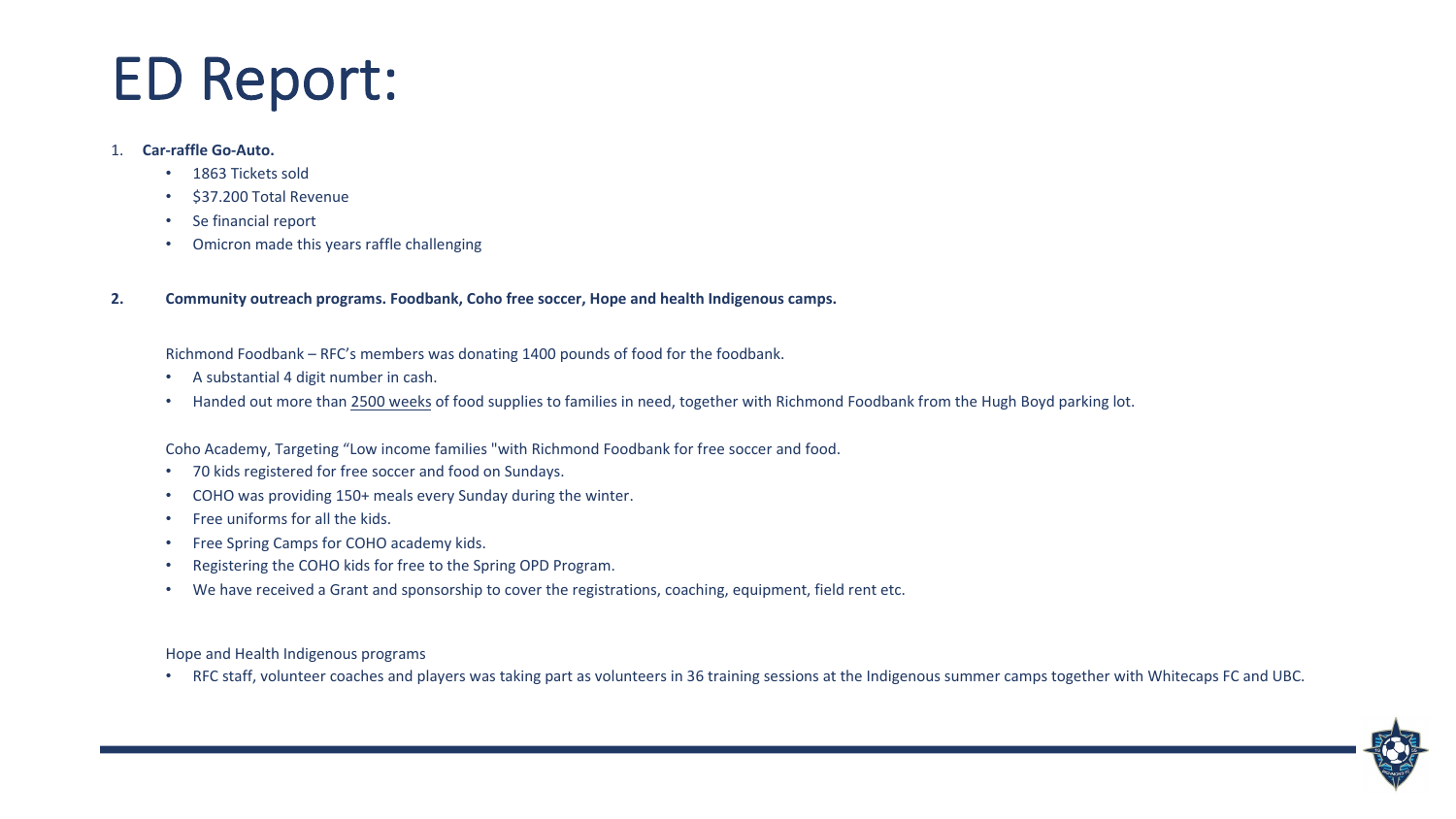### 3. **Grants.**

- BC Sport participation program, diversity, inclusion
- BC Hosting Arrangement, Tournament Grant
- Jump Start Grant
- Indigenous inclusion grant Hope and Health partnership Canadian Tire
- Sandhar Trucking donated \$5000,- RFC Alumni´s, wanting to give back to the community.
- See financials report.

## 4. **Registrations Fall/Winter & Spring.**

- Camps: Summer reg. 450, Christmas-canceled. Spring reg. 160.
- Fall/Winter ODP & ADP ca 1100 registrations, Spring ca 1100 registrations, 2200 total.
- We have seen a big growth in the U4-U7 age groups, this is the new members RFC targeting to continue a healthy growth.
- RFC want to recruit from an entry-level age. That is the best way of growing soccer.

## 5**. Marketing.**

- RFC will continue Facebook and Instagram marketing, we have had 6 successful online campaigns.
- We had Go-Auto, TGS & COHO Commissary as our general sponsors for the 2021-22 season.
- We partnered with Hope & Health, Richmond Foodbank, McArthurGlen Designer Outlets.

## 6. **New Web page almost finished.**

- We have been waiting for a professional photographer to be available in coordination with nice weather(weather was the biggest challenge).
- A better informative and selling Web page that can trace traffic and registrations.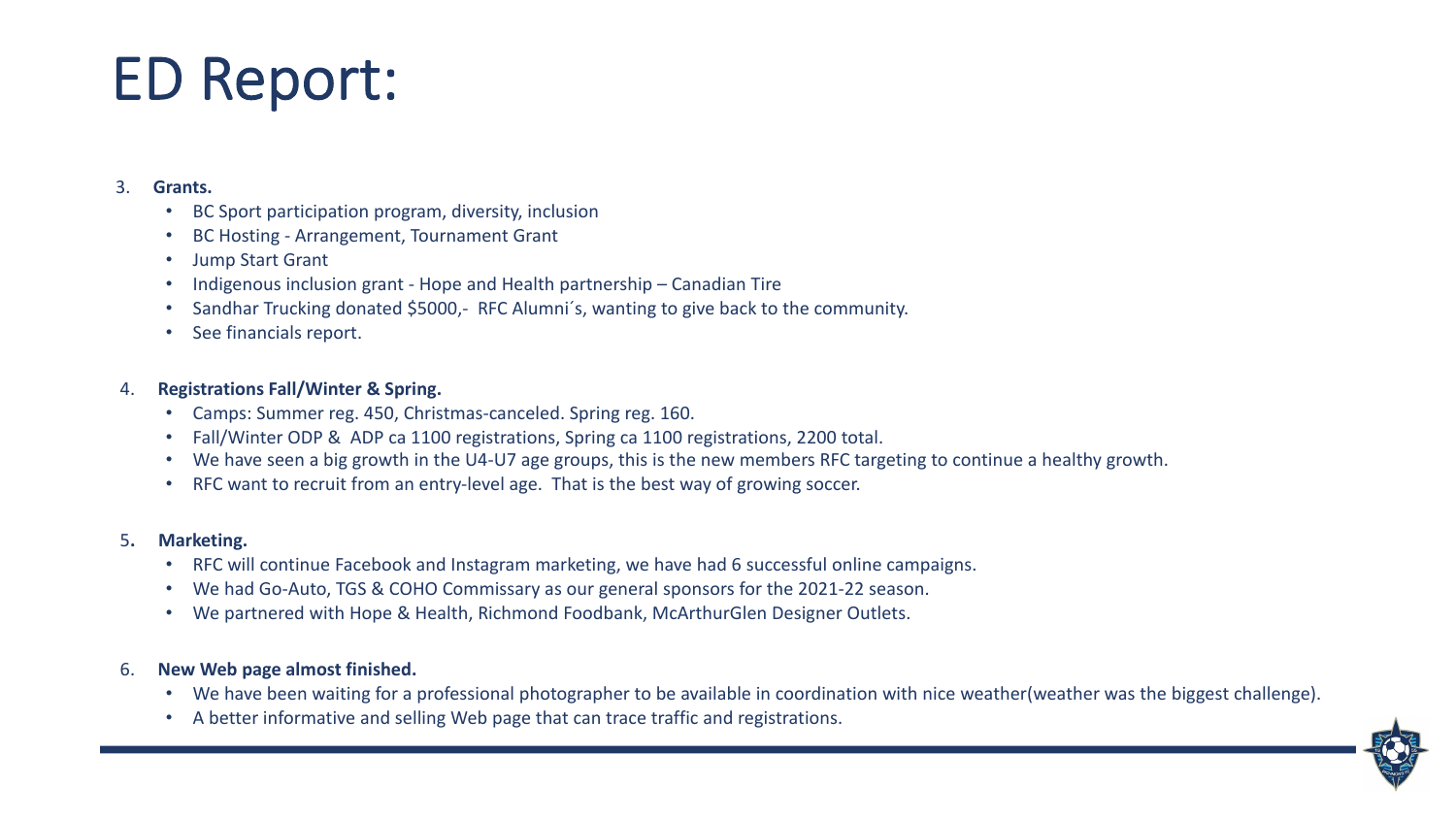#### 7. **Thanksgiving Tournament.**

- 120 Teams participated
- 1500 Players
- 3000+ Family members
- Major impact on the City of Richmond, according to the City impact report from 2016 with 60 teams, we created a minimum of \$500, 000. in revenue for the local business in Richmond. In 2021 we can safely say we have more than doubled that number. \$1 Million ++ .
- 10 Sponsors
- The longest consistent running soccer tournament in the lower mainland.
- Tania our Tournament Director did a fantastic job alongside with all the volunteers.

#### 8. **Equipment.**

- RFC have provided Free Uniforms for all programs
- All coaches has received RFC jackets with great branding of the club
- We have invested in new Goals, Pug-nets and appropriate goals for older age groups.
- New balls & Cones.
- A lot of the equipment is covered by Grants and sponsorships.

#### 9. **New Hire.**

- We have hired LTPD Specialist Scott Guy long term contract.
- We have hired TD David Thorburn long term contract.
- We are looking to possible strengthen the youngest age groups with another professional Staff coach on a part time hire since we are understaffed with professional coaches.
- RFC will look for the ideal coach to fill this position as well, since we are on a strict path on qualifications needed on our hirings.

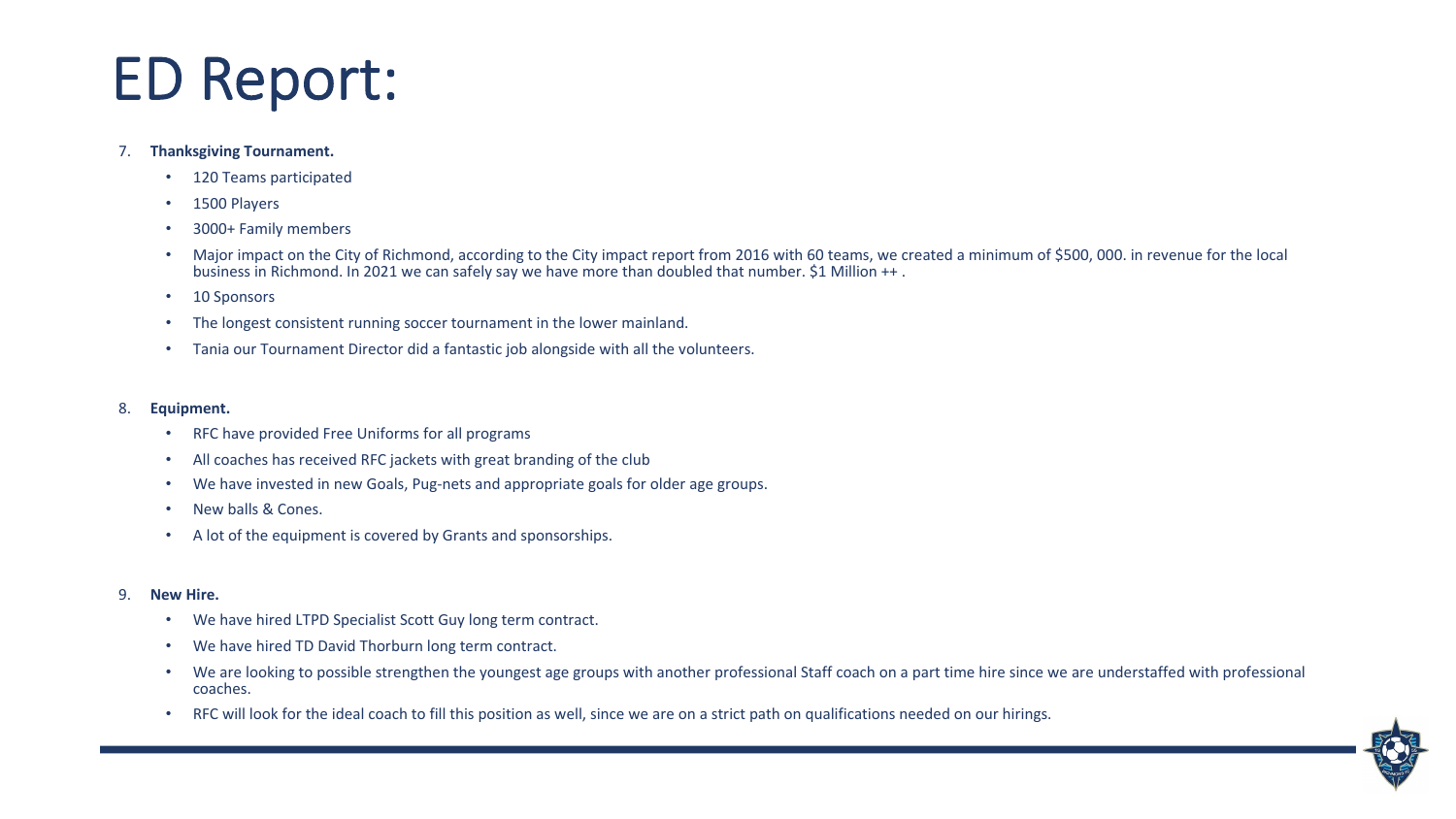#### 10. **Special resources.**

- TD David Thorburn is holding all the qualifications available and has become Richmond regions head of education for BC Soccer.
- Major part of the RFC Strategy plan to certify coaches. Educate and evaluate.
- Double figures coaches are getting certified every month.
- Double figure coach and education sessions has been held.
- All teams have the opportunity to request sample sessions on certain topics.
- We have a LTPD ( U12-U4 ) Specialist full time in Scott Guy. Fantastic opportunity of all young athletes.

### 11. **New Partner, School district 38.**

- After school program to meet the social challenges at the school level.
- Many kids don't have the support to get to a practice location, therefor RFC will bring coaches to their school facility for training after school.
- We will start this as a "PILOT" project together will the School district in October for grade 3-5.
- RFC is a community partner, and we want to strengthen and support all the aspects of life in and with sport. From recreation to "achieving" your dreams.

### 12. **New Technology.**

- Veo video camera.
- Filming games at for various age groups.
- Live streaming of soccer games.
- A great scholarship tool.

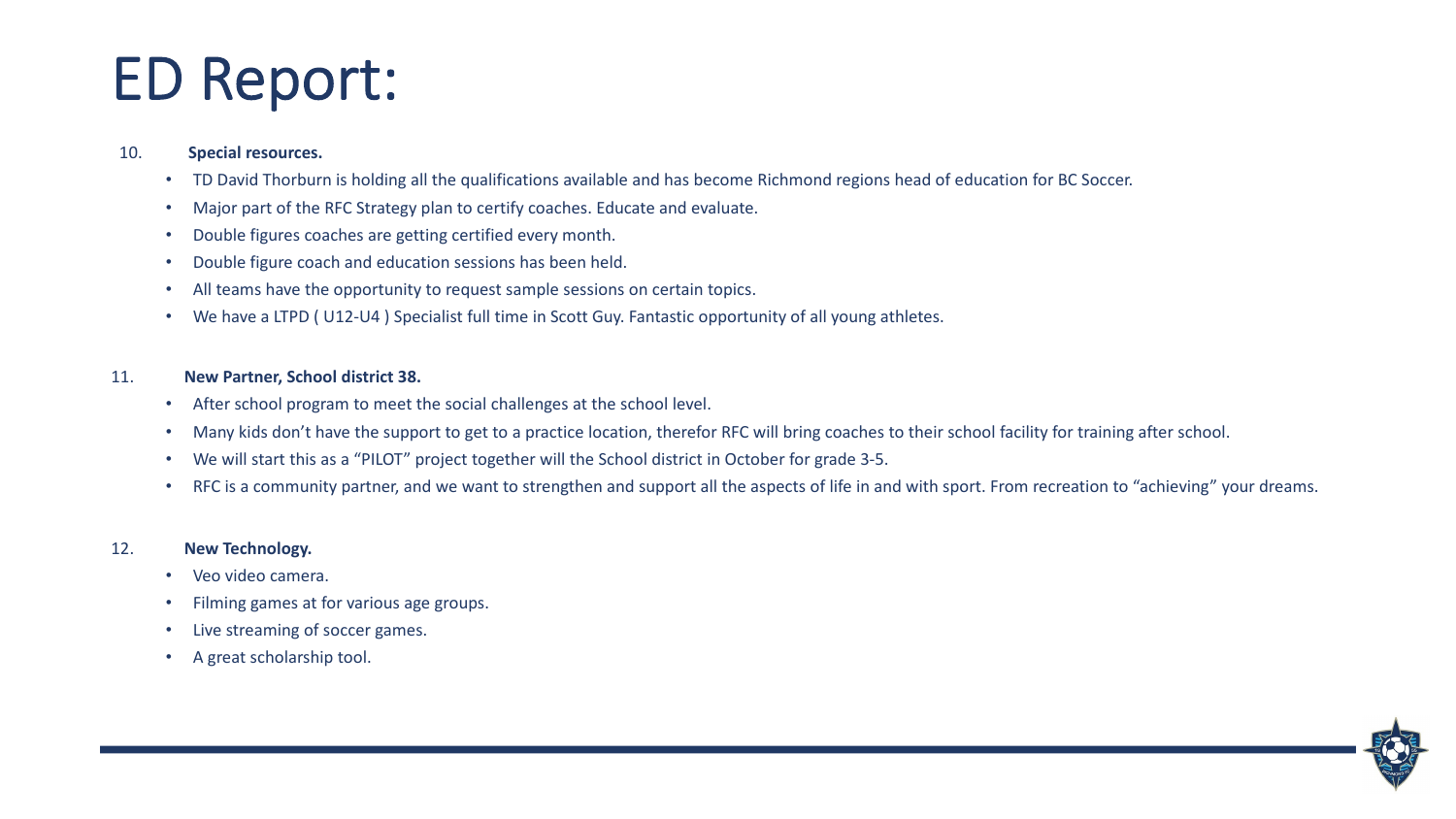#### 13. **Partnerships with universities.**

- Summer 2021 RFC Hosted TRU Men's and woman's soccer teams for their preseason training.
- U18 RFC Girls was invited to train with TRU.
- Mikayla Kusch ended up with a spot on the upcoming season´s team and a scholarship.
- U18 Boys had the opportunity to train and play against TRU.

### 14. **New upcoming business.**

- Potential BC Children's hospital big buddy project. U18-U16.
- COHO/Foodbank 2.0 Plan. Start up in the summer.
- Set up a Round-robin friendly games @ Vancouver Island. (Finally, we can travel again)
- Planning summer with Hope and Health Indigenous organization.
- Coordinating with Tournament director Tania to expand the Thanksgiving tournament even more.
- New possible sponsors for 2022-23 season.
- Continue volunteering for Richmond Foodbank.
- Potential record numbers at the summer camps.
- Aiming for an all-time high registration for Fall/Winter.